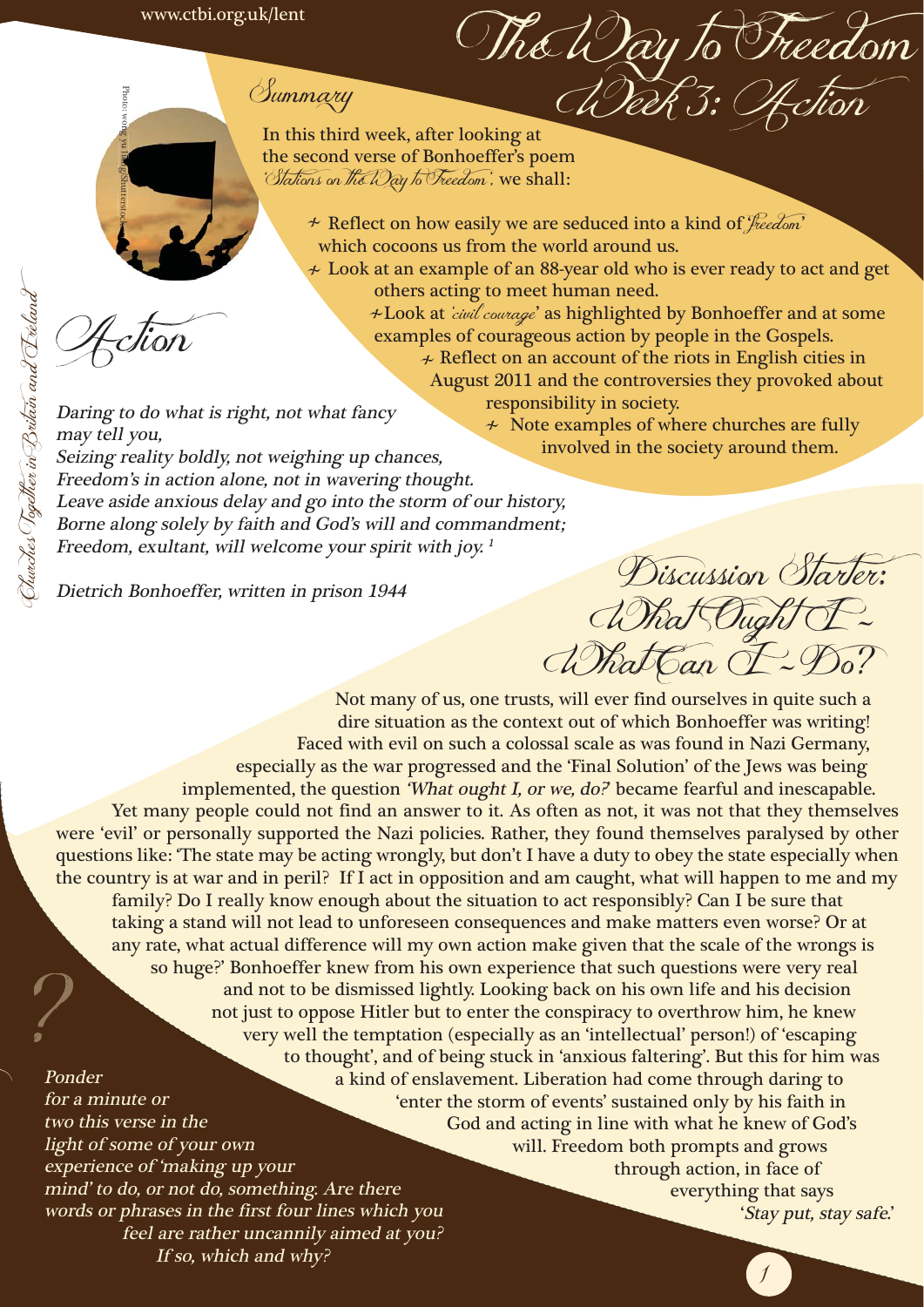Free From

 Deep within each of us, perhaps, lies the wish to live in a cocoon insulating us from the noisy and sometimes dangerous world outside. That would be the ultimate 'freedom': freedom from the world of cares, work, responsibilities, pain – and often just other people! Maybe we never entirely lose the comforting memory of the womb and hope, however wishfully, to be there again. We would at least be 'free from' so much that troubles and worries us, and not least the problems of society. In fact, that safe 'cocoon' might equally well be a prison preventing our growing into the people we can and are meant to be.

Take a look at how much of our advertising plays on our deep-seated wish to be 'free' in this sense. Record and play back some TV adverts, or look at the adverts in glossy magazines especially for T travel, holidays, homes, cars and 'creature comforts' and reflect on them for the promise of 'freedom'<br>that they imply.<br>There's nothing new about this of course, and there are religious versions of this longing to escape, that they imply.

There's nothing new about this of course, and there are religious versions of this longing to escape, too. Have someone in the group read aloud Psalm 55:1-11!

"But what if . . . the point of living isn't to be placid and happy and untouched by the world, but to be deeply, painfully sensitive to it, to see its cruelty and savagery for what they are, and accept all this as readily as we accept its beauty? To be touched by it, moved by it,

Rone...

 hurt by it even, but not be indifferent to it"? John Simpson, BBC News World Affairs Editor, Not Quite World's End. Travellers Tales (Macmillan 2007 p440f).

Some people just seem to be natural 'doers'. Betty is 88 years old . . .

The Way to Treedom

 $\mathcal{W}$ eek 3:  $\zeta$ 

She leads a remarkably active life. Her husband, who died in 1985 and had been a registrar of births, marriages and deaths, had been committed to the Samaritans and she shared in that work too, being Chair of the Friends of the Samaritans in her town since 1976. She also had an association with the work of National Children's Homes. Bringing together a group of ever-willing friends she is always ready to set in motion the next fundraising morning which is held at the Methodist Church. The hall is always packed with books and bric-a-brac, a cake stall, teas and coffees, and so much besides. Following a recent tsunami her 'morning' raised some £8,000- 'but,' she adds, 'that did include a £2,000 donation!' The proceeds generally go to the Methodist Relief and Development fund and/or to the Disasters Emergency Committee appeals. Such efforts have gone on for many years and it is she who is still the Queen Bee at 88! If Betty calls you respond! And after the event she phones everyone who helped to say 'thank you!' and declare the sum raised.

with Betty...

for an interview

The local Rotary sponsored an award to the 'Citizen of the Year' which in 2003 was awarded to Betty. Further to this, her work was recognised through an invitation to Buckingham Palace where she met the Queen.<br>
Turn over

2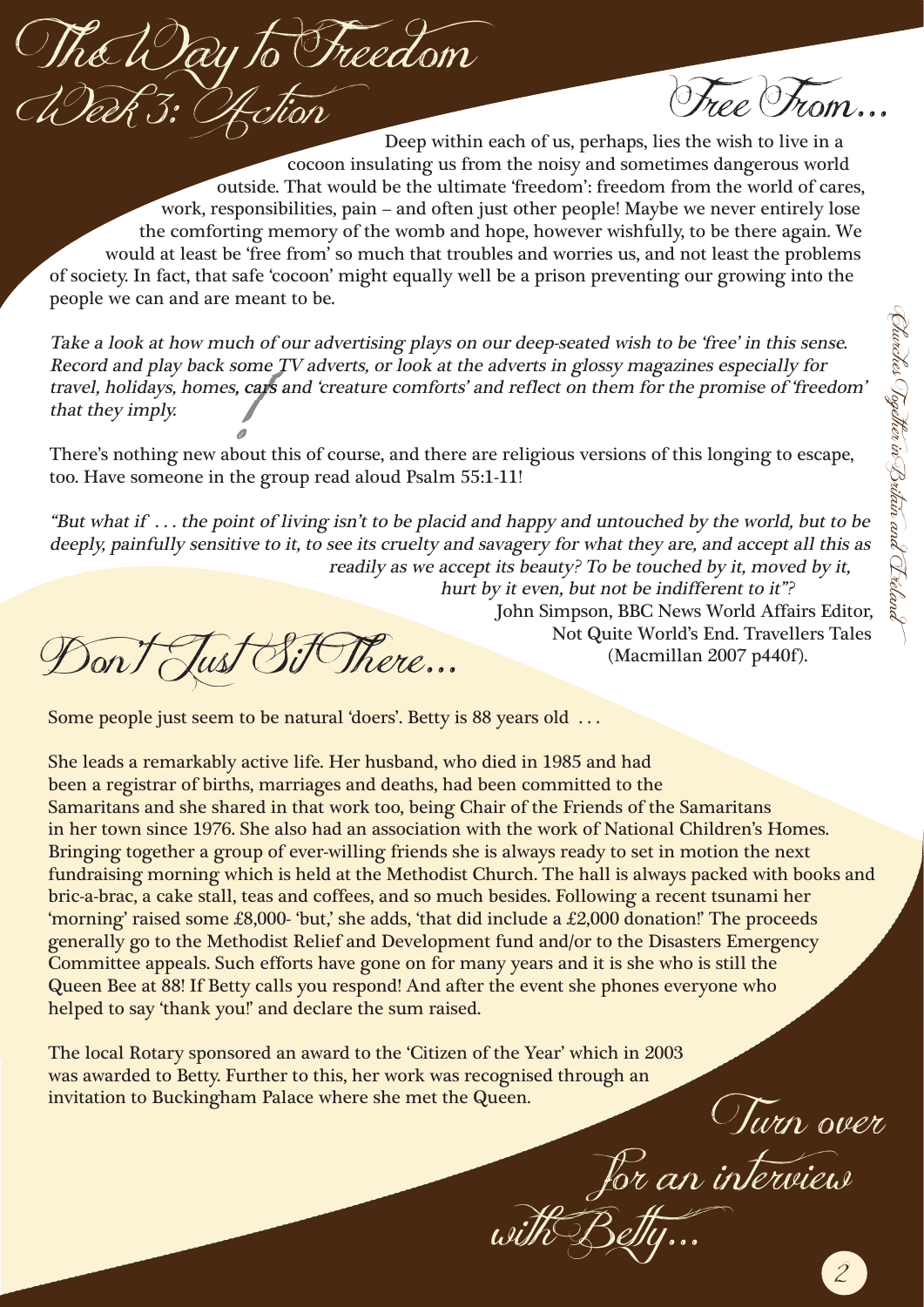The Way An Interview with B

A friend recently interviewed Betty to find what makes her 'tick':

## Q. What inspired you to raise funds every time there has been an emergency requiring aid in any part of the world?

A. I was brought up in a loving Christian family in a Baptist church in Wantage. My father, who had a flour mill, was always very responsive to the needs of the sick or hungry or lonely and to those who suffered on account of natural disasters. I learned compassion from him. I and my husband joined the Samaritans and when I moved here I drew in many friends from the church and the Samaritans organisation to raise disaster relief funds. This has perhaps been going on for some thirty years!

## Q. Who were your most important role-models?

A. My father, about whom I have already briefly spoken above, and Mother Theresa whose care of the destitute I always found to be very moving and very challenging.

Q. What do you say to those who say, 'Why bother? The problems are so great you won't make any difference.'

A. I say that the very least we can do in the face of a disaster or a crisis is to try our best to send help, and as much of it as we can. I do not believe such efforts are without effect and anyway I feel compelled to respond in a positive way to the tragic circumstances about which we too often hear. Q. How do you go about motivating others to join in?

A. I get on the phone to some 30 or 35 friends and say, 'Come on- you have got to help me!' and they do! These friends come largely from the Methodist Q. Do you ever church and the Samaritans organisation. We are always ready with a *get scared that your plan* garage or two full of saleable goods. As soon as a disaster won't come off? occurs we get into action and announce that we shall be holding a coffee morning and sale in aid of such and such. These events are always well supported. I always phone my helpers to tell them the total we have raised which A. No! Not in any serious way though I sometimes ask myself if I have cash floats for the stalls and everything in place- minor things like that. We operate to a consistent plan so there are lots of experienced helpers on hand! Q. Have people ever criticised you for what you are trying to do or the

encourages them. causes you support?

 A. I am aware that some people appear not to feel any particular sympathy or responsibility for third world countries or victims of natural disasters but I have never had criticism directed at me for trying to help.

Q. What has given you the greatest satisfaction of all the 'good things' you have done?

 A. The effort to help after those dreadful tsunamis struck and we saw dreadful pictures of so many people being swept away. On one such occasion we raised over £8,000 in one day and that was certainly exciting and very satisfying even if the sum helped only a few.

 Q. What part do faith and prayer and being part of the church play in your very active life?

3

 A. They all play an important part. I have been a regular church-goer all my life and prayer on a daily basis is also important to me. In the context of the fund-raising ventures I am also always moved to pray for God's blessing on what we are offering. enough also always to get a good night's sleep! Q. Do you ever take 'time off'?! A. I relax these days by knitting, reading, watching TV and doing jig-saws. I am fortunate

What makes some people 'doers' more than others? Is there a difference What makes some people 'doers' more than others? Is there a difference of the gooding' and 'good doing' and if so, what? diffe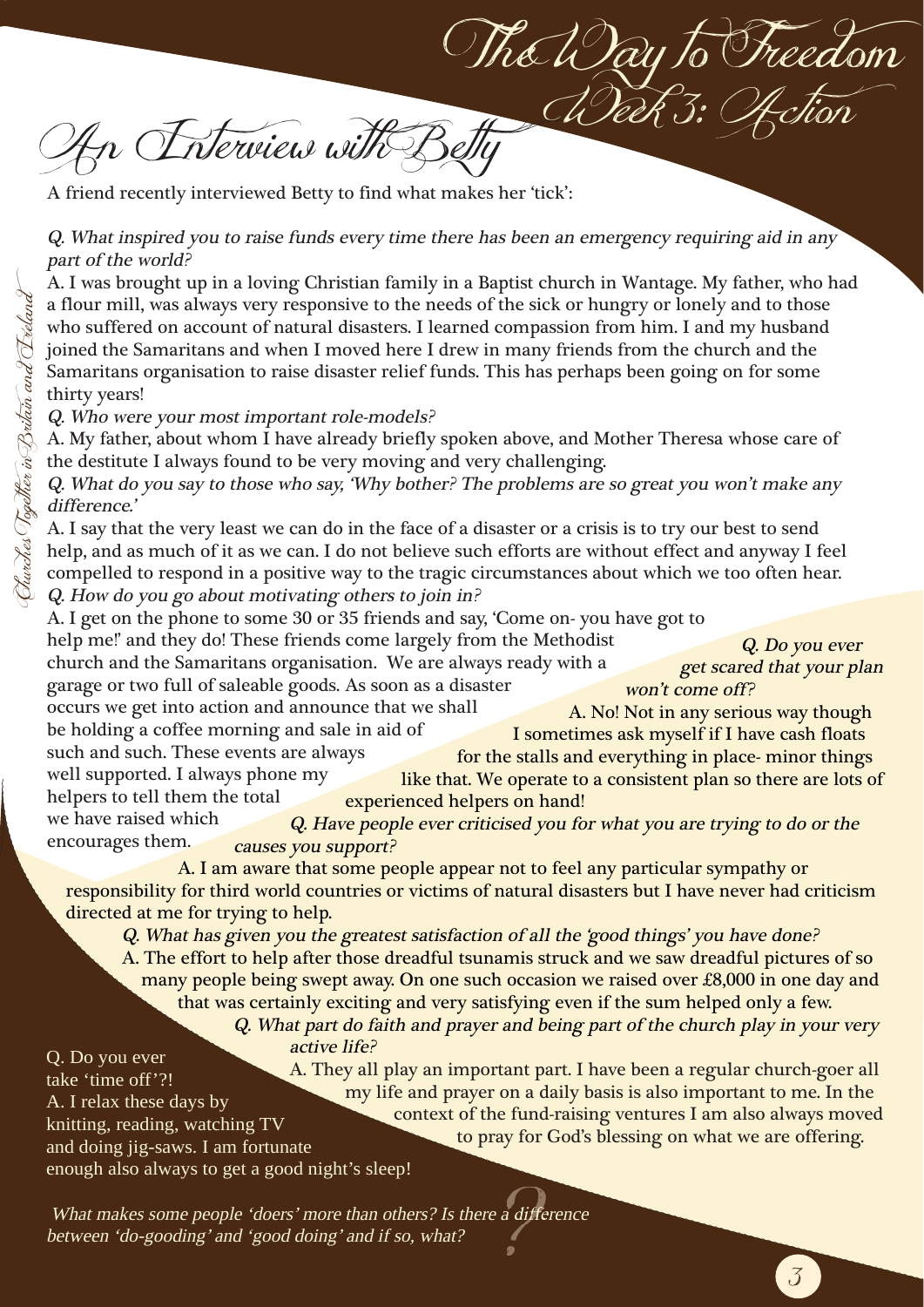Tivil Courage

©© Churches Together in Britain and Ireland

Her in Britain and Erel

Pho

o to: Surkov Vladimir/Shutterstock.co

There are many forms of 'doing'. Not all of them are necessarily always admired from the start. Sometimes they involve someone standing up to do or say things publicly which others are unwilling or afraid to do.

Writing shortly before his arrest in 1943, Bonhoeffer wrote about the lack of 'civil courage', that is, the willingness of people as citizens to act responsibly for justice and truth in society, without either being told what to do from on high, or leaving it to others to do, or blaming others for the situation, or waiting until everything was absolutely clear and certain as to what should be done.<sup>2</sup> Many people in Germany, he wrote, traditionally saw their 'duty' as primarily that of following orders 'from above' – which was not such a bad thing if those giving the orders were themselves acting for justice and human dignity, but quite a different matter if those in power were themselves essentially criminal as was now the case. On the other hand, those who now saw the state as discredited felt lacking in any kind of 'moral compass' (to use our contemporary language). People were either lacking in any kind of moral scruples, or trapped in 'self-tormenting scruples that never led to action', whereas 'civil courage can grow only from the free responsibility of the free person'.

To show 'civil courage' means breaking out of fears and self-concern into responsible action for others in society and so showing real freedom: the freedom to act instead of forever thinking what might or should be done; the freedom to engage with the world instead of always

keeping it at arm's length for safety's sake.

The Gospels: People who dare to take action. It has been well said that in the Gospel stories Jesus admires people for their cheek at least as much as for their piety. Here is one such story:

## Mark 2:1-11: Jesus Heals a Paralytic

Sible Trou

The Way To Treedom

1When he returned to Capernaum after some days, it was reported that he was at home.  $^{2}$ So many gathered around that there was no longer room for them, not even in front of the door; and he was speaking the word to them. <sup>3</sup>Then some people came, bringing to him a paralysed man, carried by four of them. <sup>4</sup>And when they could not bring him to Jesus because of the crowd, they removed the roof above him; and after having dug through it, they let down the mat on which the paralytic lay.  $5$ When Jesus saw their faith, he said to the paralytic, 'Son, your sins are forgiven.'  $6$ Now some of the scribes were sitting there, questioning in their hearts, <sup>7</sup>'Why does this fellow speak in this way? It is blasphemy! Who can forgive sins but God alone?' <sup>8</sup>At once Jesus perceived in his spirit that they were discussing these questions among themselves; and he said to them, Why do you raise such questions in your hearts? <sup>9</sup>Which is easier, to say to the paralytic, "Your sins are forgiven", or to say, "Stand up and take your mat and walk"? <sup>10</sup>But so that you may what do know that the Son of Man has authority on earth to forgive sins'—he said to the you say to the paralytic— 'I say to you, stand up, take your mat and go to your home.' Four others, at m

One of you imagine yourself to be a 'fifth man' accompanying the four who are carrying the paralyzed man, and you are somewhat fearful about whether what they are doing is either right or wise.

 each stage in the story as told in verses 1-4, to try and dissuade them from what they are doing?

4

The rest of you in the group – how do you reply?

What is the real difference between this 'fifth man' and the others?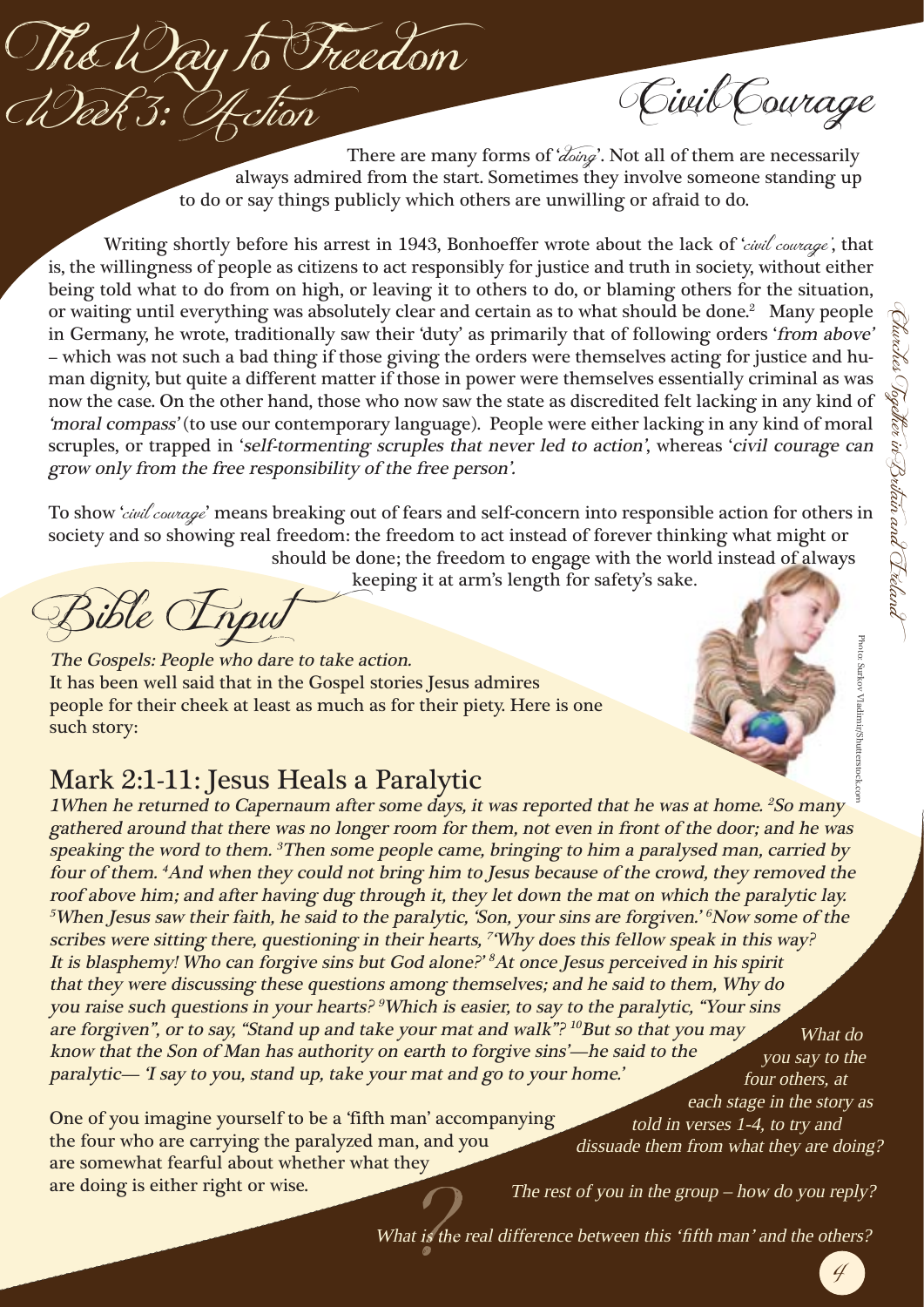

If these four men do not behave in a conventional way, then neither does Jesus in declaring the paralyzed man's sins to be forgiven, there and then. Usually when reading this story we concentrate on the controversy generated between Jesus and the scribes – the 'doctors of the law' – over his authority to forgive sins. That remains the climax to the story – together of course with the drama of the paralyzed man actually being healed in confirmation of Jesus having that authority. But let us not pass over too quickly how the four friends and the paralyzed man himself may have viewed what happens once his pallet touches the ground in front of Jesus. When Jesus addresses the paralyzed man both what he says and the way he says it are surprising. In the first place, we should note that in verse 5 the word translated in most of our English versions as 'son' is literally 'child' – Jesus is effectively welcoming the man and saying that they belong together as parent and child.

Jesus, equally, welcomes and rejoices in the bold, free actions of the men, but does not simply do what they hope for - not at first anyway. He first pronounces the forgiveness of the sins (whatever they may be) of his 'child', and only when his right to do so is challenged by the scribes does he declare the man's healing. Jesus thus fulfils the hopes for healing - but also goes beyond them in unforeseen ways. So bold, free action results in what was hoped for but much else too: realisation that not just another healing prophet is here, but God's kingdom bringing a totally new beginning and wholeness of life; and also, new and perhaps less welcome, the stirrings of controversy and opposition to Jesus. Did they dream that it would 'end' this way?

2019

Other stories that can be looked at as examples of people breaking rules, conventions, etiquette or religious codes: : Tucker/Shuttersto

Mark 2:23-28 Mark 7:24-30 Mark 10: 46-52

Civil Courage Today?

The Way to Freedom

What does 'civil courage' look like in our society today? And where are Christians and churches showing it, becoming free by acting for justice in the community without regard for their comfort, safety or reputation?

 The riots in several English cities in August 2011, as well as generating violence and widespread damage to property and livelihoods, prompted an avalanche of comment and diagnosis of 'the ills of society'. Blame was poured by turns upon poor parenting, lack of discipline in schools, gang culture, inadequate policing, a consumerist culture from which many young people feel excluded by unemployment or other forms of social deprivation . . . and so on. Some pointed the finger at the churches, asking 'Where is the voice of the churches? Have you nothing to say?' Christians might well have felt caught between a rock and a hard place on this one. On the one hand it was tempting to say, 'The riots show what happens when a society departs from God and Christian values – don't blame us!' On the other hand this could be tantamount to admission of failure by the churches: if they had done their job properly (or 'fulfilled their mission' to use the the destructiveness, the violence, the rage, the fear, more religiously correct language) would and the heartbreak of those who there is a state of the so many people, younger ones especially, The trouble is that so much comment about the riots – and from all points of view – came from a safe distance from the streets where it was all happening: suffered.

feeling rootless?

5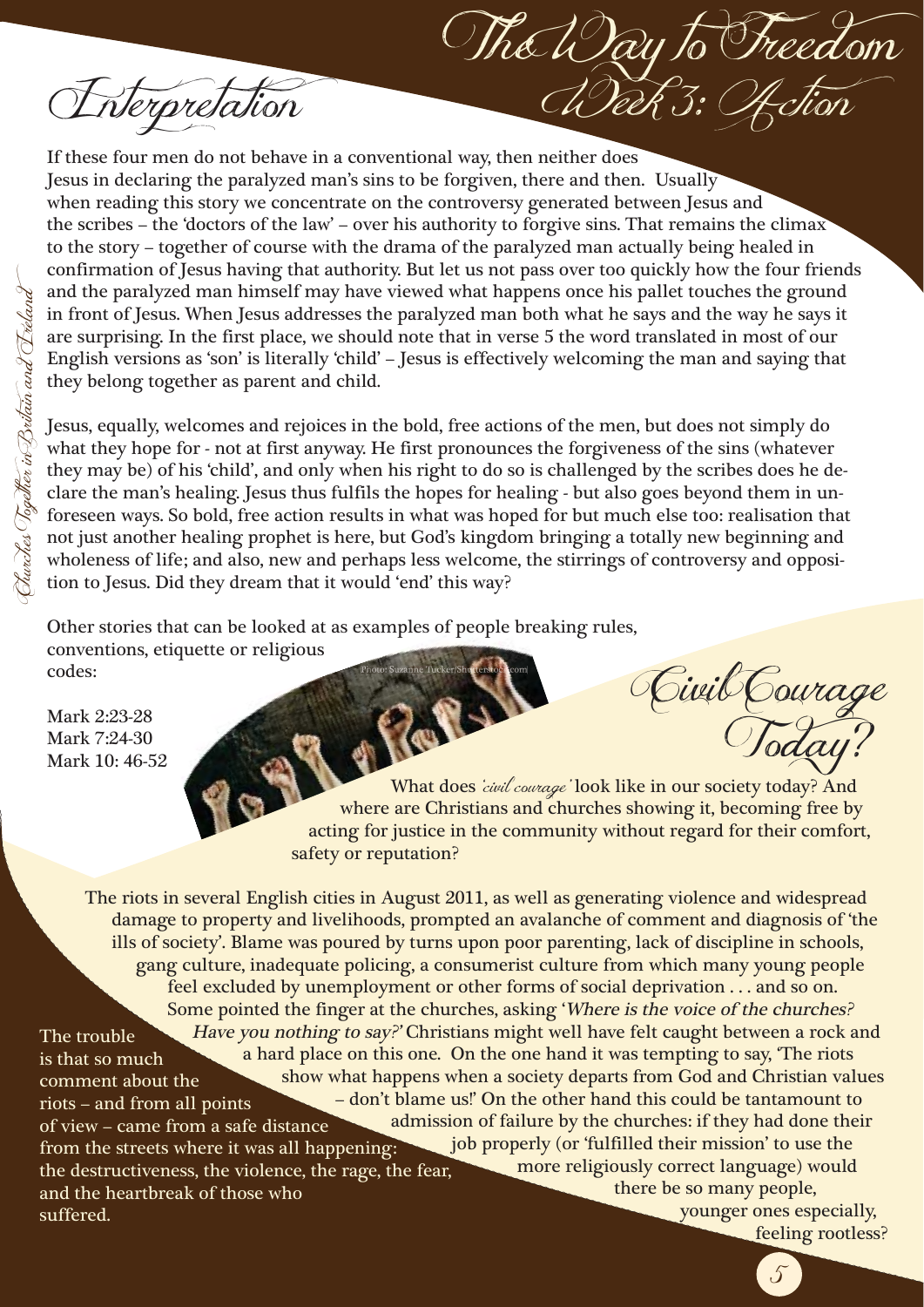One such person was Revd Hayley Matthews, Anglican priest and chaplain to 'Media City' at Salford Quays, Greater Manchester. She recorded graphically her experience:

Revd Hayley's &

"There had been several rumours of riots when I drove home on Tuesday night, but I knew that many of them were false alarms. When I pulled up my car, I saw lots of riot police, lots of vans, thousands of spectators, and a handful of teenage hoodies with bricks and stones, more mouth than action. The police did a really good job of dispersing them over an hour and a half and it seemed that all was quiet.

Theedom

 $\triangle$  Deek 3:  $\Diamond$ 

But then a couple of lads and one drunk elderly man began pulling at Bargain Booze's shutters, as other kicked cracks into the bank's door. He was drunk and angry and clearly hated the police, and judging by their first-name terms he was no stranger to them either.

Some of us ended up "kettled" while the police at either end of the precincts kept control of the lads with the stones. I was wearing my dog collar, which made this experience all the more surreal. Then some of the youths set fire to Salix: a place that enables people to find somewhere to live. People began to get really angry with the "bored young lads destroying our community" as one bloke put it.

I spoke with the reporter whose car was set on fire just moments before. He seemed very shaken and later some residents told me that the lads had set on him for filming and photographing them – after all, it would count as "evidence". And there I was with hundreds of others with my iPhone out seemingly completely immune.

Oddly, one man put down the golf club he was using to smash shop windows when he saw my collar. He went red and nodded at me. Others put down stolen goods, and still others walked up to proclaim their disgust at what was happening. But as the drinking ("free beer!") got underway, cars screeched into the area that clearly were the organized element of the criminal culture and I thought it wise to cover up.

As I watched through the thick, black smoke billowing from a burned-out car, talking to residents of the blocks of flats in direct line of the fire, I saw teenagers loot an electrical goods sole trader's shop. Don't get me wrong when I say this, but if they'd nicked the TVs and laptops I could almost understand it, but they simply brought them outside and smashed them to bits in the street.

Young girls drinking alcopops "dared" each other to go and nick something. Lads tried to break into Lidl and set fire to it, and mothers sent small children in to fill shopping bags with food and beer because they were too young to be arrested.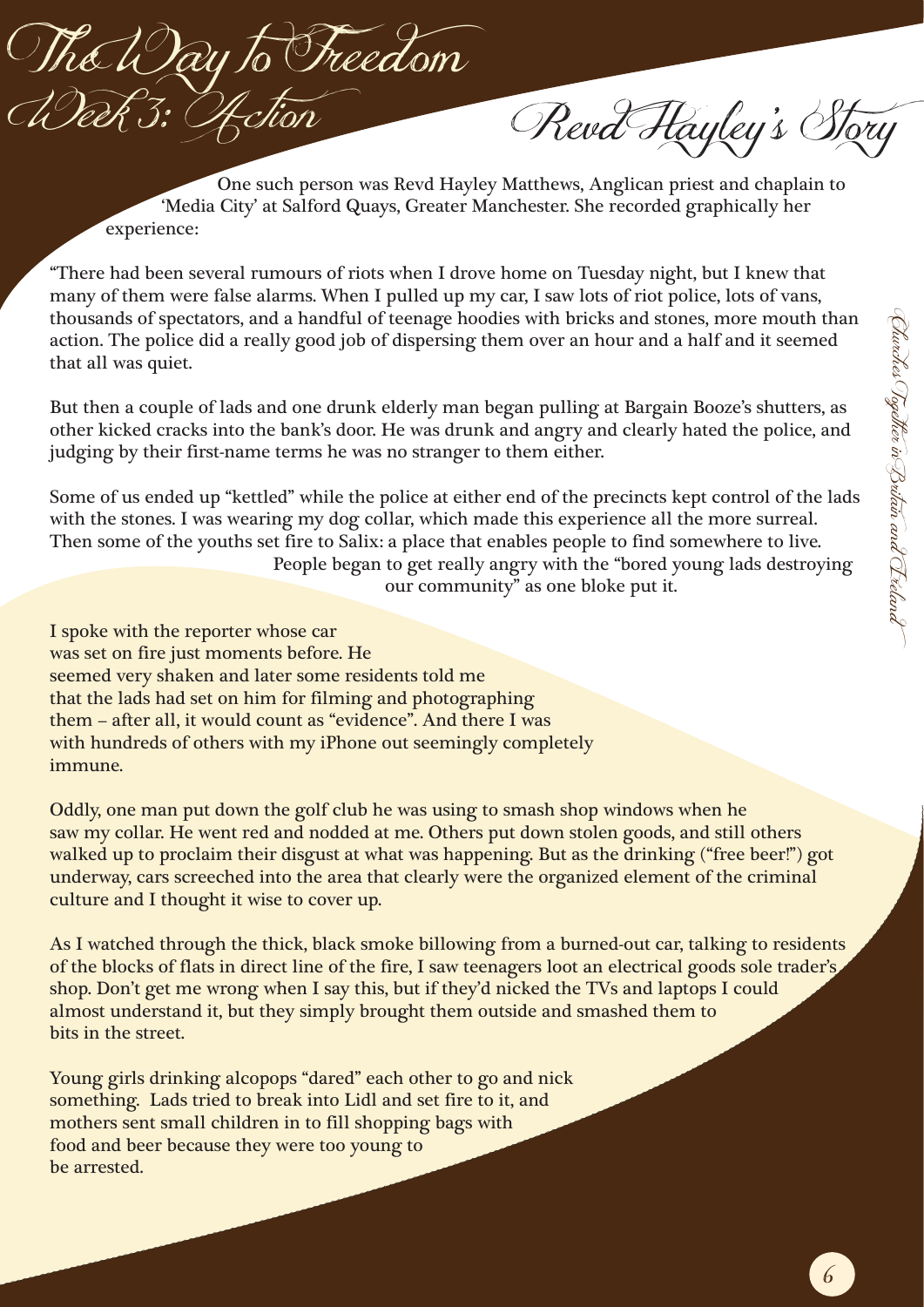Want Want Want?

I wasn't the only one challenging some of this – other residents were trying to talk sense into those who had somehow lost all sense of their normal boundaries, but it seemed like one big joke to a mass of hysterical people laughing all the way to the bank. How could anyone put their children in such a dangerous position, never mind ask them to commit crimes?

The Way to Freedom

Week 3: Action

Suddenly there was a mass exodus: the precinct had been compromised and there were shouts of "iPhones! Xboxes! Everything! You can get whatever you want!" Hoodies went up and scarfs went over faces, in they went and more "respectable" cars started arriving to collect the goods. Youths started arriving with hammers and the women and girls backed off. What appalled me most was the amount of families – with kids in the back seat – involved in all of this. Children hung out of car windows videoing it all on their mobiles.

I was able to leave once the police vans were smashed up and they retreated temporarily. Amazingly, just a few hundred yards away, all is peaceful and the riot is "on TV". My clothes stank of smoke and I wanted to weep with rage at a society that has disenfranchised so many for so long while brainwashing several generations of children to want, want, want.

I also feel a kind of empty, shocked sorrow that I heard young children being taught to hate the police as they arrived, that parents would send them into dark, dangerous buildings to loot to feed their own greed, happy to teach them that stealing and looting and robbing and mindless waste and destruction are "funny", because if I heard that once I heard it a thousand times tonight. The following morning<br>
"I just think it's funny!" I saw the faces of police The following morning personnel, hardened with concentration for the task at hand, while people laughed at the potential damage they would inflict on somebody else's wife, son, daughter, mother. many came out after breakfast and cleaned up the debris to ensure that it was 'business as usual' down at the local shopping centre, as glaziers and shutter specialists cracked on with replacing windows and doors. By 9.30am you'd have been hard-pressed to know that there was a riot, that the whole area had been grid-locked with cars picking up 'free stuff' and police riot vans the night before. It spoke volubly of some sort of silent civil courage that said, 'this is our

community, and we will not be defeated.'

You may be living in an area where riots did not take place, or are unlikely to. But what can you learn from those who acted responsibly and with 'civil courage'?

What kinds of 'civil courage' are called for in your own community?

**Is civil courage something that 'just happens' or can churches,** for example, nurture people for it?

 $\overline{\mathcal{I}}$